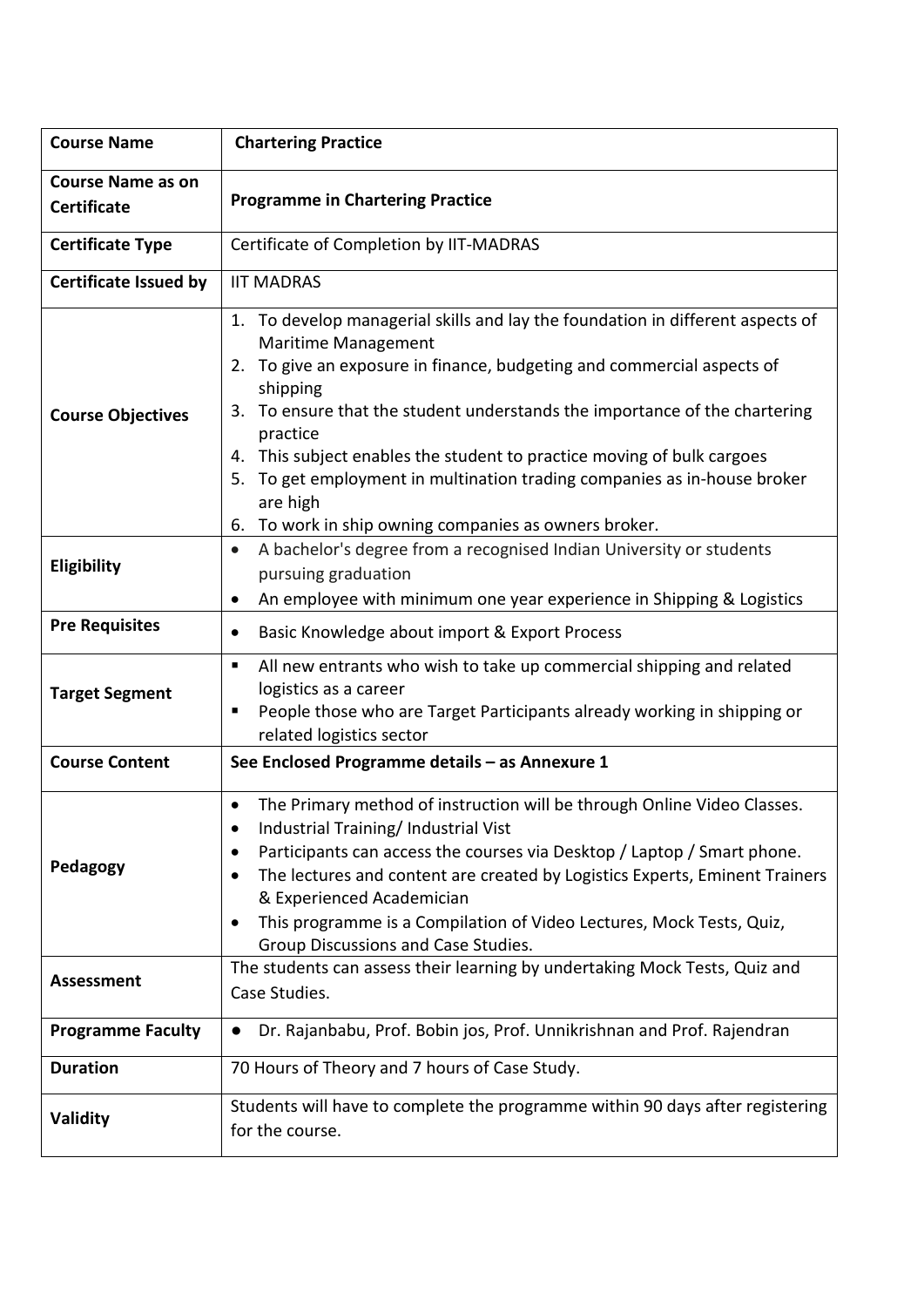|                                     | On successful completion of the programme, you will                                                                                                                                                                                                                                                                                                                                                                                                                                                                                                                                                                                                                                                                                                                                                                                                                                                                                                                                                                                                                       |                                                    |  |  |
|-------------------------------------|---------------------------------------------------------------------------------------------------------------------------------------------------------------------------------------------------------------------------------------------------------------------------------------------------------------------------------------------------------------------------------------------------------------------------------------------------------------------------------------------------------------------------------------------------------------------------------------------------------------------------------------------------------------------------------------------------------------------------------------------------------------------------------------------------------------------------------------------------------------------------------------------------------------------------------------------------------------------------------------------------------------------------------------------------------------------------|----------------------------------------------------|--|--|
| Programme<br><b>Highlights/USPs</b> | Have Plenty of Opportunity to Seafarers for attractive shore jobs in<br>п<br>Shipping related Logistic Companies;<br>Become Multimodal Transport Operators, Freight Forwarders & Custom<br>٠<br>House agents<br>Become Ship and Chartering brokers<br>п<br>Join in Insurance and Risk Management Companies dealing with<br>п<br>Hull/Machinery, cargo and thirdparty liability Insurance, Ports,<br>Export/Import Houses & Trade Associations, Inland Container Depots and<br><b>Container Freight Stations</b><br>Join in Govt. Depts. dealing with shipping & related Logistics<br>п<br><b>Other Highlights:</b>                                                                                                                                                                                                                                                                                                                                                                                                                                                        |                                                    |  |  |
|                                     | Opportunity to earn a Certificate from IIT Madras.<br>٠<br>Lectures imparted by Eminent Academicians and practicing Industry<br>$\bullet$<br>Experts.<br>Fully Online Pre-Recorded Course with online lectures that provides a<br>$\bullet$<br>"real" classroom experience in a "virtual" environment.<br>Seamless technology that can transmit lecture videos effectively at home<br>$\bullet$<br>broadband connection of 512 kbps.<br>User friendly and easy to use technology interface. No expensive and time-<br>$\bullet$<br>consuming software/hardware installations required at your end.<br>Through our web portal, Students are provided access to course<br>$\bullet$<br>presentations, case studies, assignments and other reference materials as<br>applicable for specified courses<br>Learn from Anywhere - No need to travel to an institute or training centre.<br>$\bullet$<br>Learning continues even if you are traveling or not available at any specific<br>location. You may also learn from the comfort of your home at your<br>convenient time. |                                                    |  |  |
| <b>Total Fees</b>                   | Total<br>Programme<br>Fee                                                                                                                                                                                                                                                                                                                                                                                                                                                                                                                                                                                                                                                                                                                                                                                                                                                                                                                                                                                                                                                 | Total Fees (Rs.)<br>INR 20,000 + GST as applicable |  |  |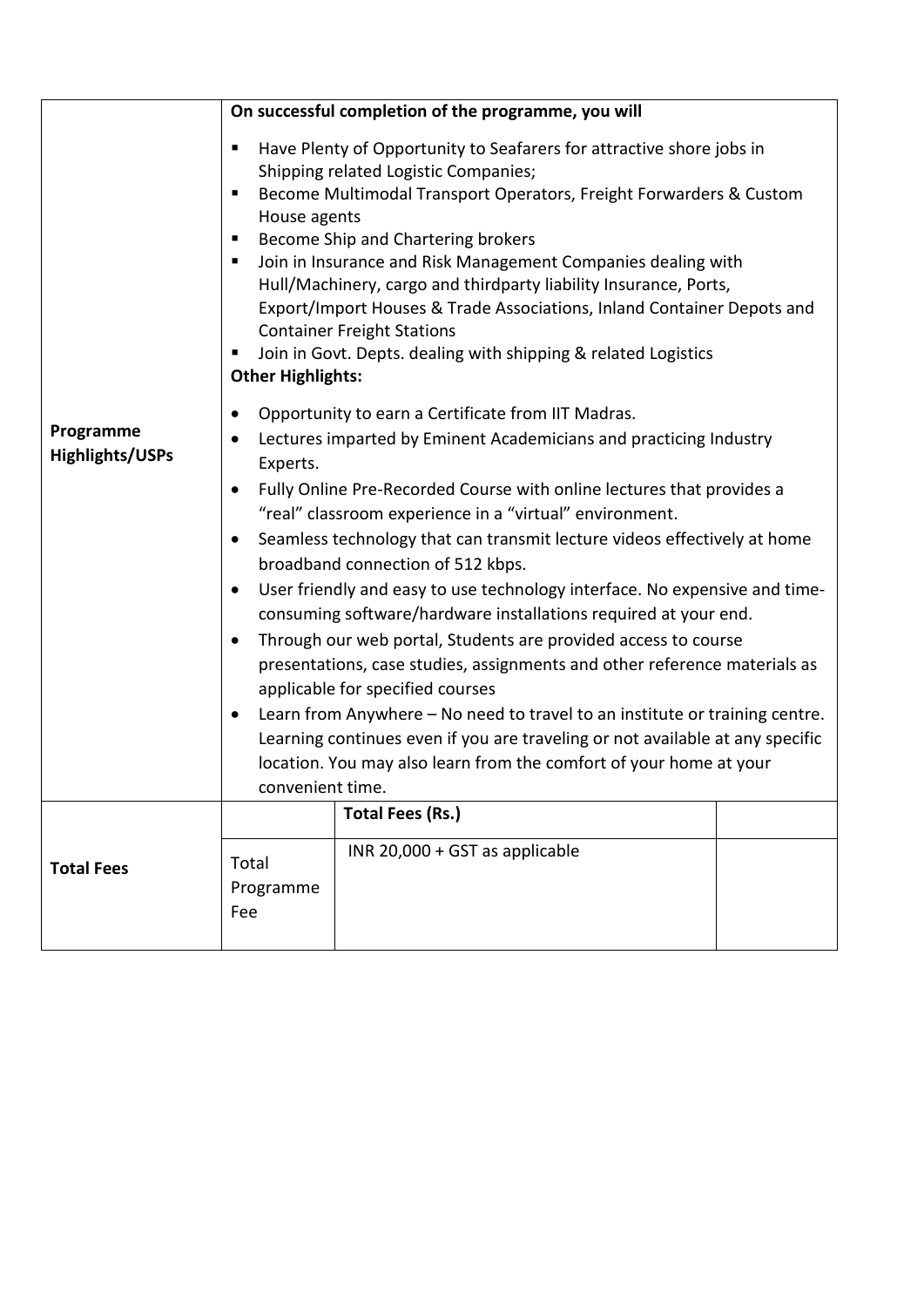## **Syllabus**

## **1. Introduction**

- a. Introduction to shipping
- b. Logistics Role in the Economy/Organization
- c. Logistics and Customer Service
- d. Logistics and supply chain management
- e. Five P's and 7 R's of Logistics Management
- f. Modes of Transportation
- h. World Sea Routes
- I. Major And Minor Ports In India

#### **2. Logistics Services**

- a. Containerisation
- b. Ocean Freight Rates -Ocean Freight Calculation
- c. ICD, CONCOR, CFS Functions
- d. Customs Brokers
- e. Freight Forwarders and Consolidators
- f. Shipping Agents
- g. Stevedorers
- h. Documentation

#### **3. Chartering**

- a. Role of Broker and Charter
- b. Role of ship owners
- c. Different types of ships and Chartering
- d. Different types of cargoes
- e. Fixture note
- f. Charter parties
- g. Responsibilities of charters and ship owners

#### **4. Arrived Ship**

- a. Importance of Vessels Arrived
- b. Importance of Vessels readiness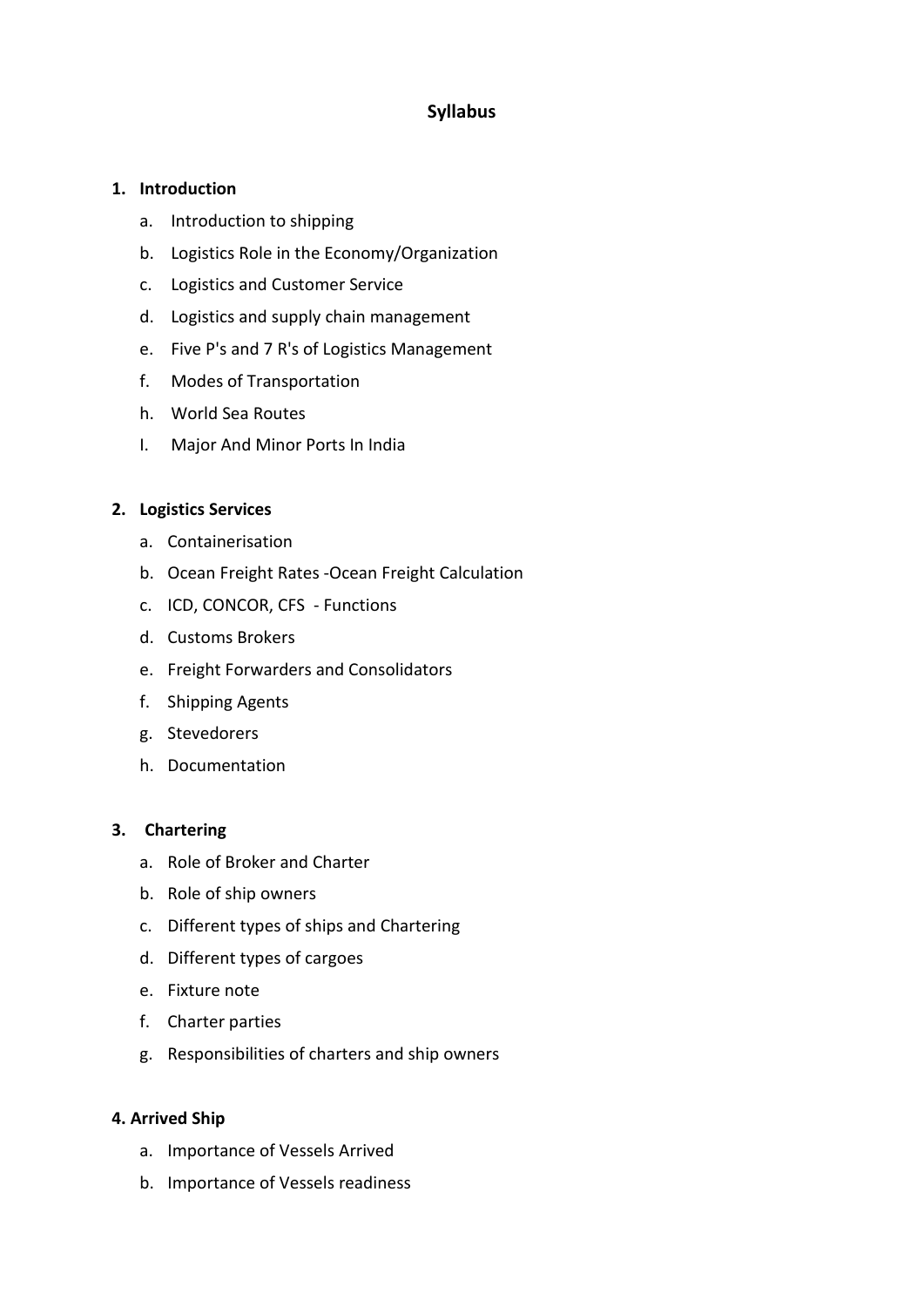- c. Importance of Cargo readiness
- d. Loading sequence

### **5. Vessel at port**

- a. Precautions while loading
- b. Departure Formalities
- c. Short Loading and dead freight
- d. Statement of fact

## **6. Selecting the ship**

- a. Technical restrictions
- b. Political restrictions
- c. Ships anatomy
- d. Details of ships

## **7. Documents collecting to chartering**

- a. Fixture note and charter parties
- b. Statement of facts and importance
- c. Lay-time statement
- d. Demurrage and Dispatch statement

#### **8. Process of Chartering**

- a. The cargo
- b. The ship
- c. Broker
- d. Ship at port
- e. Sea passage
- f. Legal obligations
- g. Voyage file

## **9. Essentials of Logistics**

- **a.** Applications of information Technology
- b. Inventory Control
- c. Decision Making